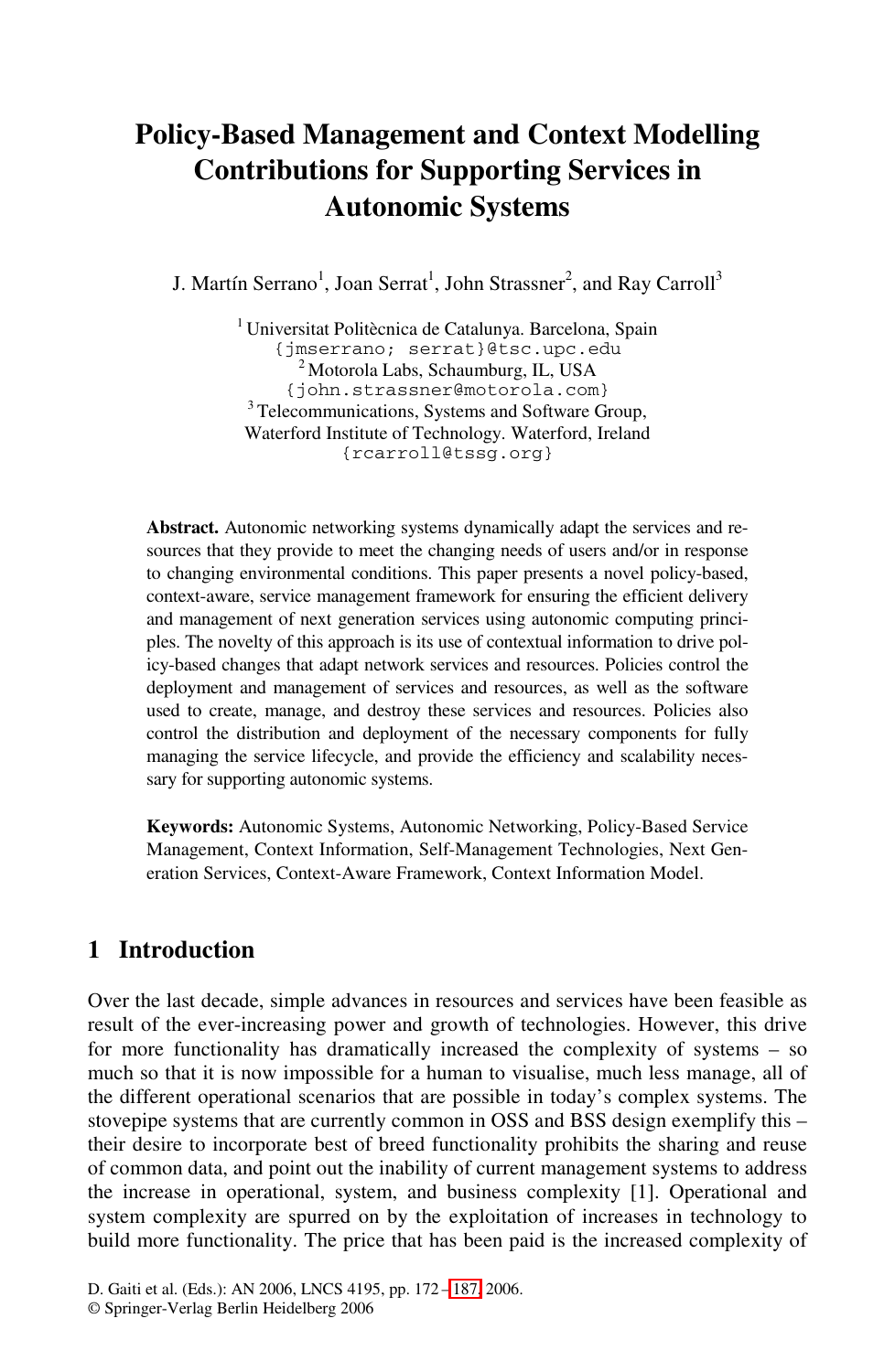system installation, maintenance, (re)configuration and tuning, complicating the administration and usage of the system. Business complexity is also increasing, with end-users wanting more functionality and more simplicity. This requires an increase in intelligence in the system, which defines the need for autonomic networking [2]. If autonomic computing, as described in [1][3] is to be realized, then the *needs of the business must be able to drive the services and resources that the network provides*.

Autonomic systems were built to manage the increasing complexity of systems [3][4] as well as to dynamically respond to changes in the managed environment [1]. While many have proposed some variant of automatic code generation, this requires a detailed model of the system that is being reconfigured as well as the surrounding environment. More importantly, a system component can not be reconfigured if the system does not understand the functionality of the component. This means that the system requires *self-knowledge* of its component, and knowledge of its users and requirements. One of the most important forms of knowledge is *context*. For a system to be able to generate code to modify itself, a model of *context* and its relation to not just the set of self-configuration, self-healing, and other operations, but in general to the management environment itself, is required. In addition, policy management is in theory able to control these functions and ensure that they are applied consistently.

There are important business and technical drivers encouraging the use of autonomic principles [3]. Our work in autonomic systems centers on using the combination of policy management and context information in a formal and efficient way for supporting and managing services. Formal indicates that the specification of context should be depicted through a representational language; efficient means that context are gathered and distributed in many layers (e.g., customer site as well as the core network), and hence requires *semantics* to relate them. This paper presents a novel policy-based service management framework for ensuring the efficient delivery and management of next generation services using autonomic principles. We present an architecture that uses an innovative *fusion* of semantic information that relates the current context to services and resources delivered by the network. Different selffunctions, such as self-configuration, are controlled by policy-based management. From a service oriented architecture viewpoint, policies are used for distributing and deploying the necessary services, either atomically or through composition.

This paper provides an overview of our approach. In section II we provide an overview of policy based management, and how it relates to autonomic systems. Section III describes the functionality of the policy-based service management framework, including its corresponding functional blocks and their mutual relationships. It also introduces the "policy-based paradigm" to service management, which is a novel framework for supporting service management functionality in autonomic systems. Section IV presents the policy model that is currently implemented and deployed as our approach to providing next generation services. Section V presents the validation and results for our policy-based management system. Section VI presents the conclusions, and finally the acknowledgements and bibliography references are included.

## **2 Policy-Based Paradigm**

Policy based management has been proven as a useful paradigm in the area of network management. In the last few years, several initiatives have used policy man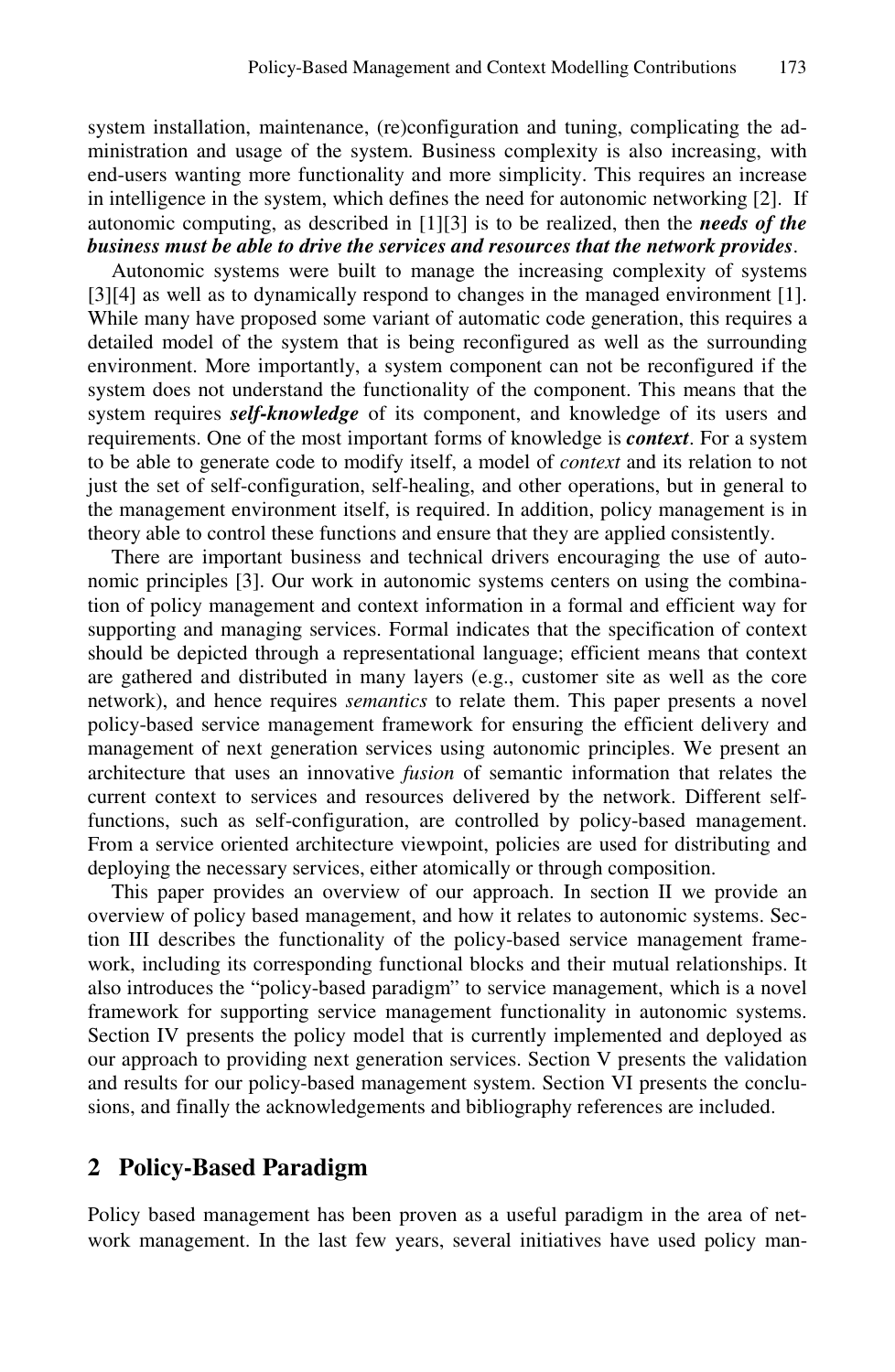agement approaches to tackle the problem of fast and customisable service delivery. These include OPES [5] and E-Services [6]. We go one step further and present an architecture that is intended to control the full service life cycle by means of policies; in addition, it takes into account the variation in context information, and relates those variations to changes in the services operation and performance. The synergy obtained from the autonomic systems and the policy-based paradigm is the knowledge platform, which is another innovative aspect of our work.

A policy has been defined in the sense of administrator-specified directives that manages and provides guidelines for the different network and service elements in [7]. In other words, a policy is a directive that is administratively specified to manage certain aspects of desirable or needed behaviour resulting from the interactions of user, applications and existing resources [8]. In this paper, we use the definition "Policy is a set of rules that are used to manage and control the changing and/or maintaining of the state of one or more managed objects" [4]. The inclusion of *state* is very important for autonomic systems, as state is the means by which we know if our goals have been achieved, and if the changes that are being made are helping or not.

The main benefits from using policies are improved scalability and flexibility for managing services. *Flexibility* is achieved by separating the policy from the implementation of the managed service, while *scalability* is improved by uniformly applying the same policy to large sets of devices and objects. Policy-based management emerged in the network management community and it is supported by standards organisations such as the IETF, DMTF, and TMF [9][10][11]. In next generation network (NGN) usage, the application of policies is being abstracted to facilitate the works of service customisation, creation, definition and management. Another benefit from using policies when managing services is their *simplicity*. This simplicity is achieved by means of two basic techniques: centralised configuration (e.g., each element does not have to be configured individually), and simplified abstraction (e.g., each device does not have to be explicitly and manually configured – rather, a set of policies is established that *governs* desired behaviour, and the system will translate this policy into device-specific commands and enforce its correct implementation.

The main objective of using policies for service management is the same of managing networks with policies: we want to automate management and do it using as high a level of abstraction as possible. The philosophy for managing a resource, a network or a service with a policy-based managed approach is that "IF" something happens "THEN" the management system is going to take an action. The main idea is to use generic policies that can be customised following user subscription; the parameters of the conditions and actions in the policies are different for each user, reflecting its personal characteristics and its desired context information. We use the policy-based paradigm to express the service life-cycle and subsequently manage its configuration in a dynamic manner. It is this characteristic which provides the necessary support and operations of autonomic systems. It should be noted that [4] and [11] propose an important extension and enhancement to the simpler definitions employed by the IETF and DMTF that is very attractive to autonomic systems. Specifically, the definition of policies is linked specific to state management. The following definitions are from [1] and will be used in our work: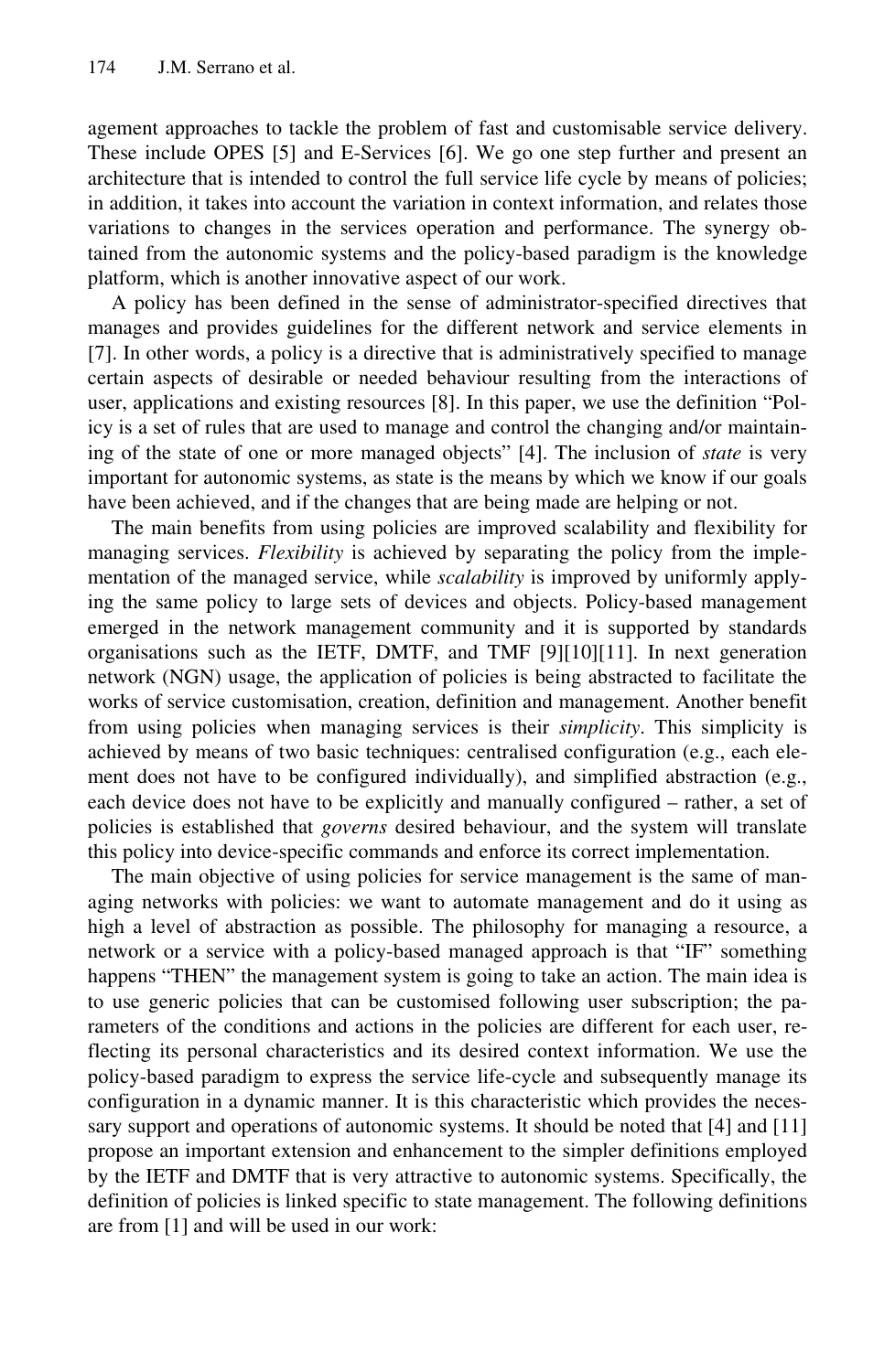*"Policy is a set of rules that are used to manage and control the changing and/or maintaining of the state of one or more managed objects."* 

*"A PolicyRule is an intelligent container. It contains data that define how the PolicyRule is used in a managed environment as well as a specification of behavior that dictates how the managed entities that it applies to will interact. The contained data is of four types: (1) data and metadata that define the semantics and behavior of the policy rule and the behavior that it imposes on the rest of the system, (2) a set of events that can be used to trigger evaluation of condition clause of a policy rule, (3) an aggregated set of policy conditions, and (4) an aggregated set of policy actions."* 

Policy management is best expressed using a language. However, there are multiple constituencies involved (e.g., business people, architects, programmers, and technicians). It is shown in Figure 1. While most of these constituencies would like to use some form of restricted natural language, this desire becomes much more important for the business and end users. This notion was codified as the Policy Continuum in [4][11]. Our approach is based on producing a formal language (with appropriate dialects matched to each constituency) for standardisation in near future.



**Fig. 1.** Mapping of Policy Languages to the Policy Continuum

Our approach defines this set of languages in XML to ensure platform independence. It is also easy to understand and manage, and the large variety of off-the-shelf tools and freely available software provides powerful and cost-effective editing and processing capabilities. Each of the implementation dialects shown in Figure 1 is derived by successively removing vocabulary and grammar from the full policy language to make the dialect suitable for the appropriate level in the Policy Continuum. For some levels, vocabulary substitution using ontologies is used to enable more intuitive GUIs to be built, but this is beyond the scope of this paper.

The policies are used in the managing of various aspects of the services lifecycle, an important aspect of policy-based service management is the deployment of services throughout the programmable elements. For instance, when a service is going to be deployed over any type of network, decisions that have to be taken in order to determine in which network elements the service is going to be installed and/or supported by. This is most effectively done through the use of policies that map the user and his or her desired context to the capabilities of the set of networks that are going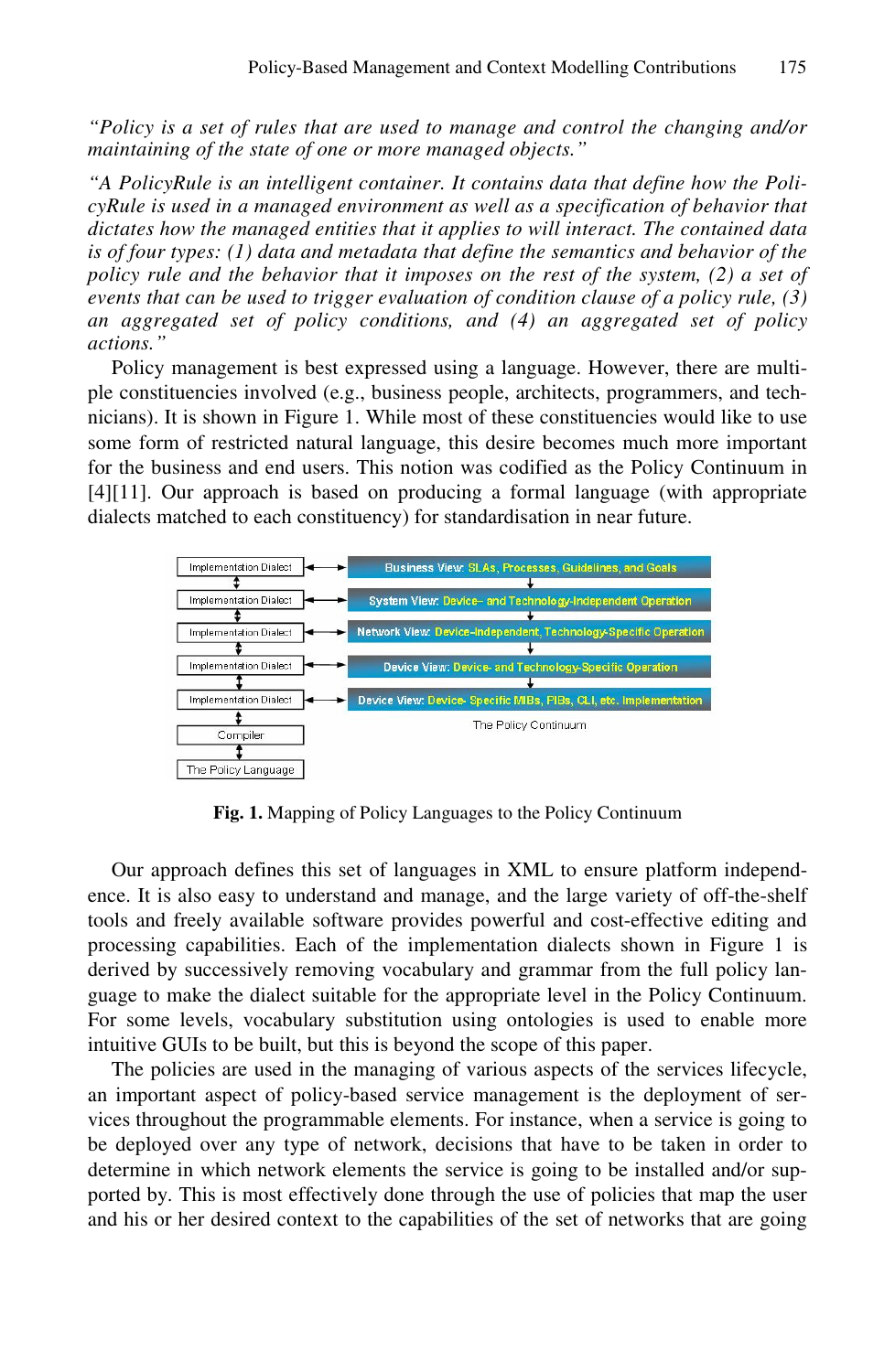to support the service. Moreover, service invocation and execution can also be controlled by policies, which enable a flexible approach for customising one or more service *templates* to multiple users. Furthermore, the maintenance of the code realising the service, as well as the assurance of the service, can all be related using policies. Additionally when some variations in the service are sensed by the system, one or more policies can define what actions need to be taken to solve the problem.

There are important approaches and projects dealing with Policy Based Service Management (PBSM). A survey of policy specification approaches has been provided [12]. The ANDROID Project [13] aims to prove the feasibility of providing a managed, scalable, programmable network infrastructure. A more service layer oriented approach is a proposed project [14]. The overall objective of the TEQUILA project [15] is to study, specify, implement and validate a set of service definition and traffic engineering tools to obtain quantitative end-to-end quality of service guarantees through careful planning, dimensioning and dynamic control of scalable and simple qualitative traffic management techniques within Internet services. Another interesting proposal is the CONTEXT project [16], the objective is to provide a solution in the form of an architecture that is oriented for creating, deploying and managing context-aware services. This approach is well oriented under the scope of policy based systems, but was developed without considering the multiplicity of context information and the technology non-dependence. Generalised policy-based service management architecture for autonomic systems will articulate a functional process model and include process inter-relationships for an organisation. It shall encompass a methodology that identifies the necessary policies, practices, procedures, guidelines, standards, conventions, and rules needed to support the business and their process inter-relationship enabling the organisation to govern the application of policy management mechanisms. Hence, application of Policy-Based paradigm in the service management area seems to be a feasible alternative for meeting next generation service management goals.

## **3 Policy-Based Service Management Framework Approach**

The PBSM framework that we present deals with the creation and modelling of services, including their context information, in order to provide service assurance and management functions. It does this by constructing a framework using autonomic elements for the management and execution of services. The framework uses programmable networks [17] implemented using autonomic elements to provide the suitable execution environment for the services [2].

The framework allows the use of appropriate APIs for deploying the services in mobile and IP domains. The context-policy model that we propose is flexible enough to accommodate the value of context information that needs to be evaluated, especially if the context changes [18]. Our context-policy model overcomes many of the approaches done in the area of policy-based service management. It is based on standards as much as possible and moreover, the policy model scales with the network or applications that use it. Our context-policy model is expected to be accessible from autonomic elements that can reside in heterogeneous networks and architectures.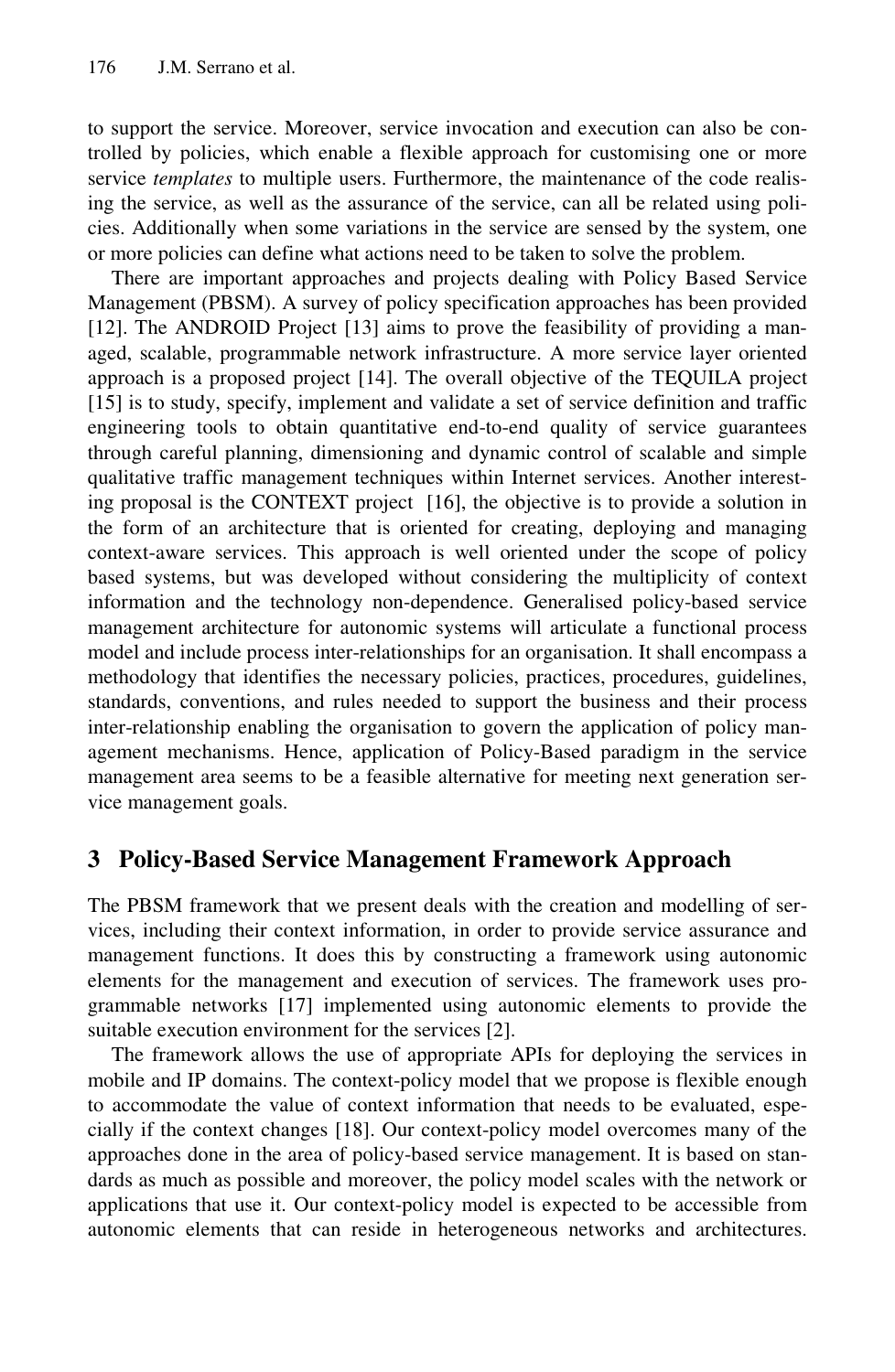Storage and retrieval of this information is also important; we meet this requirement by being defined and implemented using an object-oriented philosophy.

The architecture deal with autonomic systems, for instance as an external management method such as a finite state machine, containing the desired state of the system. The autonomic system then compares the *current* state to the *desired* state and, if different, orchestrates any required changes (e.g., reconfiguration). The referred autonomic part is shown in Fig. 2.



**Fig. 2.** Behavioral Orchestration Using an Autonomic System and Policy Management

The Intelligent Mediation Layer is a set of software that enables existing (i.e., legacy) and future (i.e., autonomic-enabled) entities to be governed by the autonomic system. Since network devices can have different programming languages and types of management information, we use DEN-ng to provide a Network *lingua franca* (i.e., a controlled vocabulary, along with a consistent set of meanings) for all management information. The "Gather Sensor Data" is responsible for harmonising data received from different sources. The "Ontological Comparison" describes *concepts* and relationships between objects defined in the DEN-ng information model, enabling the Autonomic Manager to *reason* about data received and *infer* meaning. For example, we can find out which customers are affected by a particular SNMP alarm, even though this information is not contained in the SNMP alarm, by looking at relationships in both the information model and relevant ontologies and deducing which customers are affected by the SNMP alarm. The autonomic system then determines whether the actual state of the managed entity is equal to its desired state. If it is, then the system keeps on monitoring the entity. If it is not, then the system defines the set of configuration changes that should be sent to the managed entity. These are translated by the Intelligent Middleware into vendor-specific commands for legacy as well as future devices. The Autonomic Manager provides the novel ability to change the different control functions (such as what data to gather and how to gather it) to best suit the needs of the changing environment. An important, but future, area of research is to add learning and reasoning algorithms to the system. Finally, the Policy Manager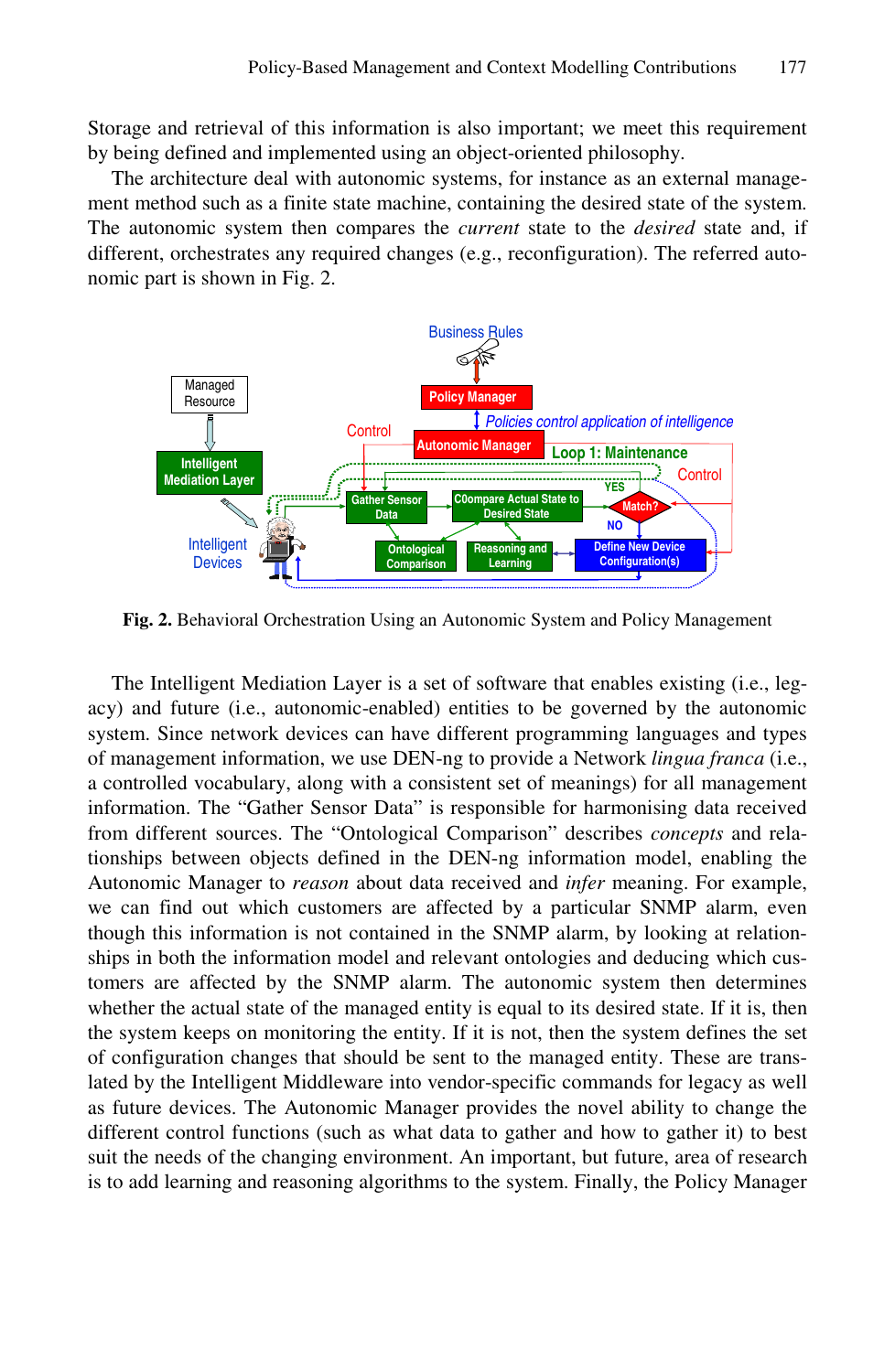is both an interface to the outside world (GUI and/or scripted) as well as the translation of those requests to the autonomic system.

## **3.1 PBSM Framework Functional Block Description**

The framework is composed of four main functional blocks as shown in Fig. 3. The Code Distributor is intended to download the generated code to the appropriate code repositories and/or storage points (it could also be downloaded directly to entities that can reconfigure themselves using this mechanism; this is part of our future work). This installation process is a precondition for a service to be delivered. This is because the autonomic system functions by dynamically adapting the services and resources that they deliver, and one way of providing new or different functionality is through self-configuration. In particular, our approach uses a variant of the model driven architecture [19] to achieve this.



**Fig. 3.** Policy-Based Service Management framework functional components

Code repositories will be distributed throughout the network infrastructure. Therefore, the Distributor will need to keep track of the URIs where code was installed. The Code Execution Controller is the functional entity that will download the code corresponding to the desired service from one of the repositories to install it in the service execution environment and subsequently activate the service. The Invocation Service Listener captures any of the different types of triggers (e.g., an event, such as a user logging onto the network, or the change in state of a managed entity) that may cause this service to be activated. This component also is responsible for communicating these events to the autonomic elements that provide these services. Finally, the Service Assurance module continuously monitors the quality of service. The usual sequence of events would start with the detection of a trigger (perhaps caused by an explicit or implicit consumer request) by the Invocation Service Listener that detects a problem with the service; the service listener binds the entities shown in Fig. 3 to the appropriate autonomic elements and informs the Code Execution Controller about this problem. The Code Execution Controller would compose and forward an activation request message to the appropriate programmable nodes in the service execution envi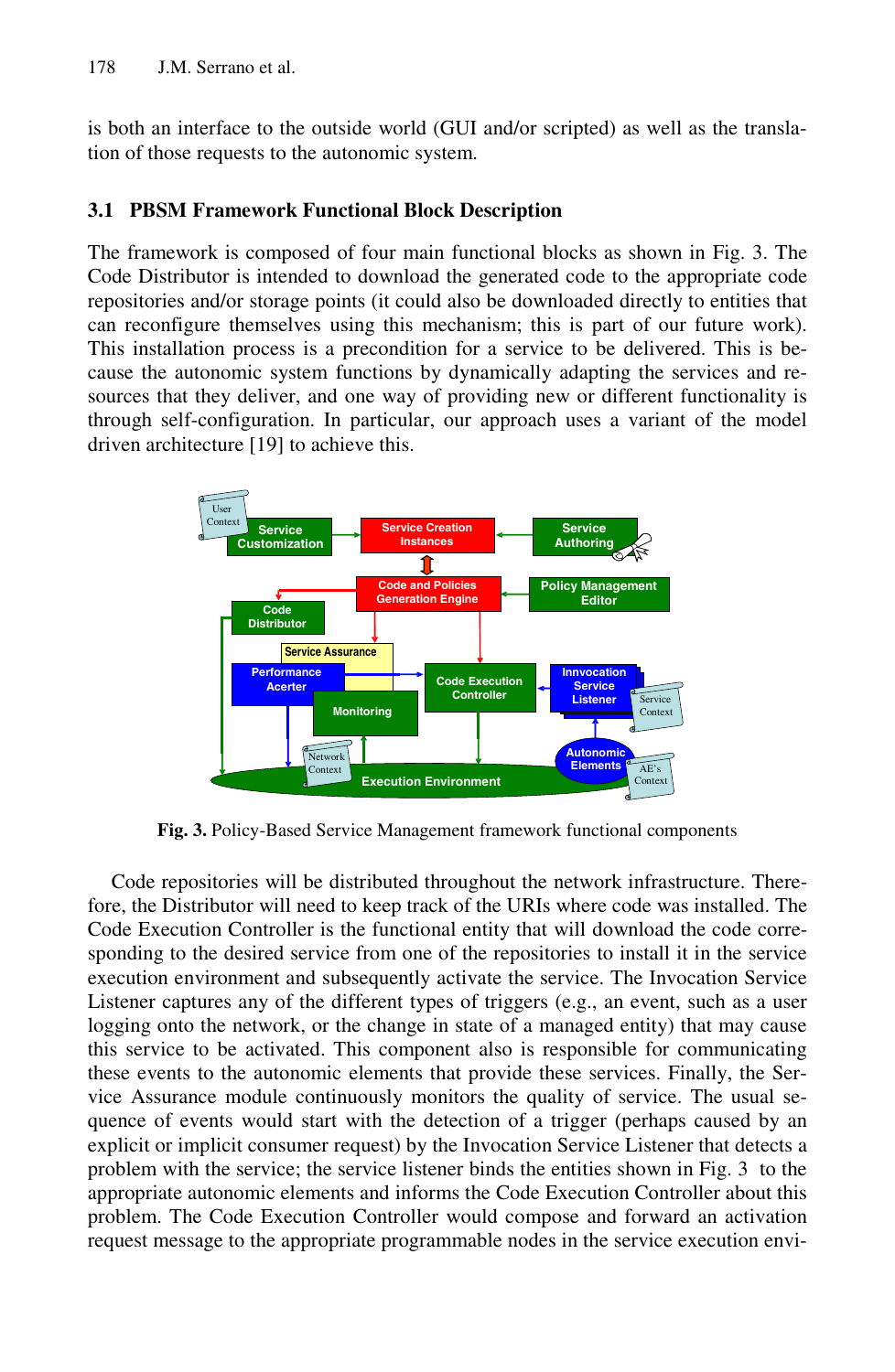ronment, which in turn would retrieve code from the repository and execute it, starting the service provisioning phase. As soon as the service has been started, Service Assurance module would keep track of its behavior.

#### **3.2 PBSM Framework Components Description**

The PBSM framework is composed of a set of components as shown in Fig. 4. The key component is the *Policy Manager*, which supports and governs the functionality of all of the remaining modules *including* the Policy's Consumers. The *Authorisation Check Component* verifies that the user introducing the policy has the necessary access rights to perform this function. This is supported using the role-based access control model of DEN-ng. The *Policy Conflict Check* component is responsible for maintaining the consistency of all policies introduced into the system. E.g. each dialect of the policy language has its own vocabulary and grammar rules. The system will check a policy against these rules to ensure that the policy is well-formed. Decisions of when a policy must be enforced are closely linked with policy's Condition Evaluators, which are coordinated by the Decision Making Component.



**Fig. 4.** Policy-Based Service Management framework Components and Interfaces

For example the Decision Making Component checks its list of business rules that must be enforced against the list of submitted policies, and notifies the administrator of any matches. It also provides valuable information for policy conflict detection and resolution. Finally, the *Policy Repository* (Database) gives support to all other components by storing Information Model objects that provide a picture of the system status and the Policies ruling the system at any time. Note that this makes use of the DEN-ng policy model [4], which is an ordered event-condition-action triplet. That is, WHEN an event occurs, IF a set of conditions are satisfied, THEN a set of actions are executed. Policy components are defined and stored as Information Model objects. Using the DEN-ng approach [4][11] the policy model is instantiated.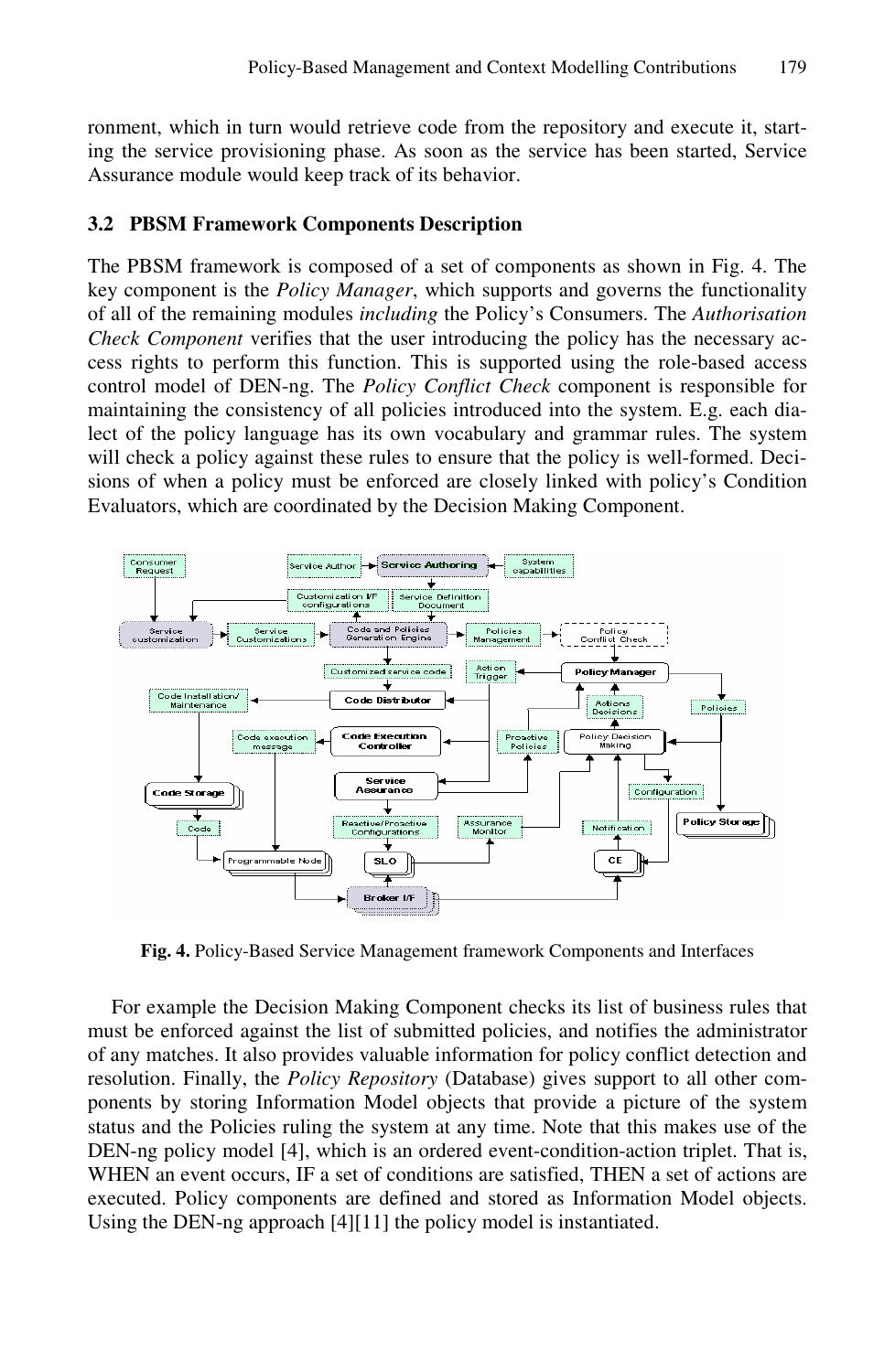#### **3.2.1 Policy Manager (PM)**

The Policy Manager (PM) has two main functions: 1) to govern the functionality of the system components, and 2) to check and incorporate new policies that arrive from a Policy Generation Engine. The specific fields required by these policies and its general structure are explained in the section "Policy Model". Once a new policy, or policies, arrives as an XML document from the Policy Generation Engine, the PM parses it into Java and sends it to the Policy Conflict Check Component, which checks for conflicts with other policies that are already loaded in the system. This provides the flexibility to a) reject the policy if it conflicts with an already deployed policy, b) replace an already deployed policy with this new policy (which of course involves locating and gracefully stopping policy execution of the previous instance), or c) note that there is an unresolved conflict and wait for a human administrator to resolve it.

The PM uses a sequential algorithm, aided by the atomic characteristics from the policies (described in the policy model), to decide which policies will be activated at any given moment, otherwise it will be stored in the repository for further processing. This is governed by several factors in the DEN-ng policy model [4]. Briefly put, two types of containment semantics are provided by DEN-ng for PolicyRules: grouping and nesting. Grouping is the simpler of the two methods. It has the semantics of an assembly of PolicyRules. The PolicyGroup establishes its own hierarchy for evaluation purposes, and all immediate children (whether PolicyGroups or PolicyRules) that are directly contained within a given PolicyGroup are treated as being at the same level of containment. Finally, the DEN-ng model provides a set of metadata attributes that control the semantics of a PolicyRule or PolicyGroup. The decisionStrategy attribute is used to determine whether a single or potentially a group of PolicyRules should be evaluated, and how it is done. The isMandatory attribute defines whether a rule must be executed, and hence should be used with care, since it requires the evaluation of the condition clause of a PolicyRule and the execution of the actions of a PolicyRule if the condition clause evaluates to TRUE.

## **3.2.2 Decision Making Component (DMC)**

The DMC receives the policy conditions from the PM. When the DMC receives the conditions of a particular policy, it determines when this condition became true and notifies the PM when the condition is met. The PM then notifies the appropriate consumers of the policy that the policy actions are ready to be executed. During the evaluation process three main activities must be performed: obtain the values of the *Condition Objects*; evaluate the *Condition Requirements*; and apply the *Evaluation Method*. The DMC will use the components called Condition Evaluators (CEs) in order to support this evaluation process that deal with the autonomic elements.

## **3.2.3 Policy and Information Model Repository**

The Policy & Information Model Repository is the logical place where policies and other needed management information will be stored and fetched when needed. The Repository will store information about the Policies loaded in the system, information about the network, the available components (CE  $\&$  AC) and their capabilities (variables they can monitor and actions they can enforce), and other information entities (e.g. management information). This information is of great importance, for example when evaluating conditions, in order to determine whether the appropriate Condition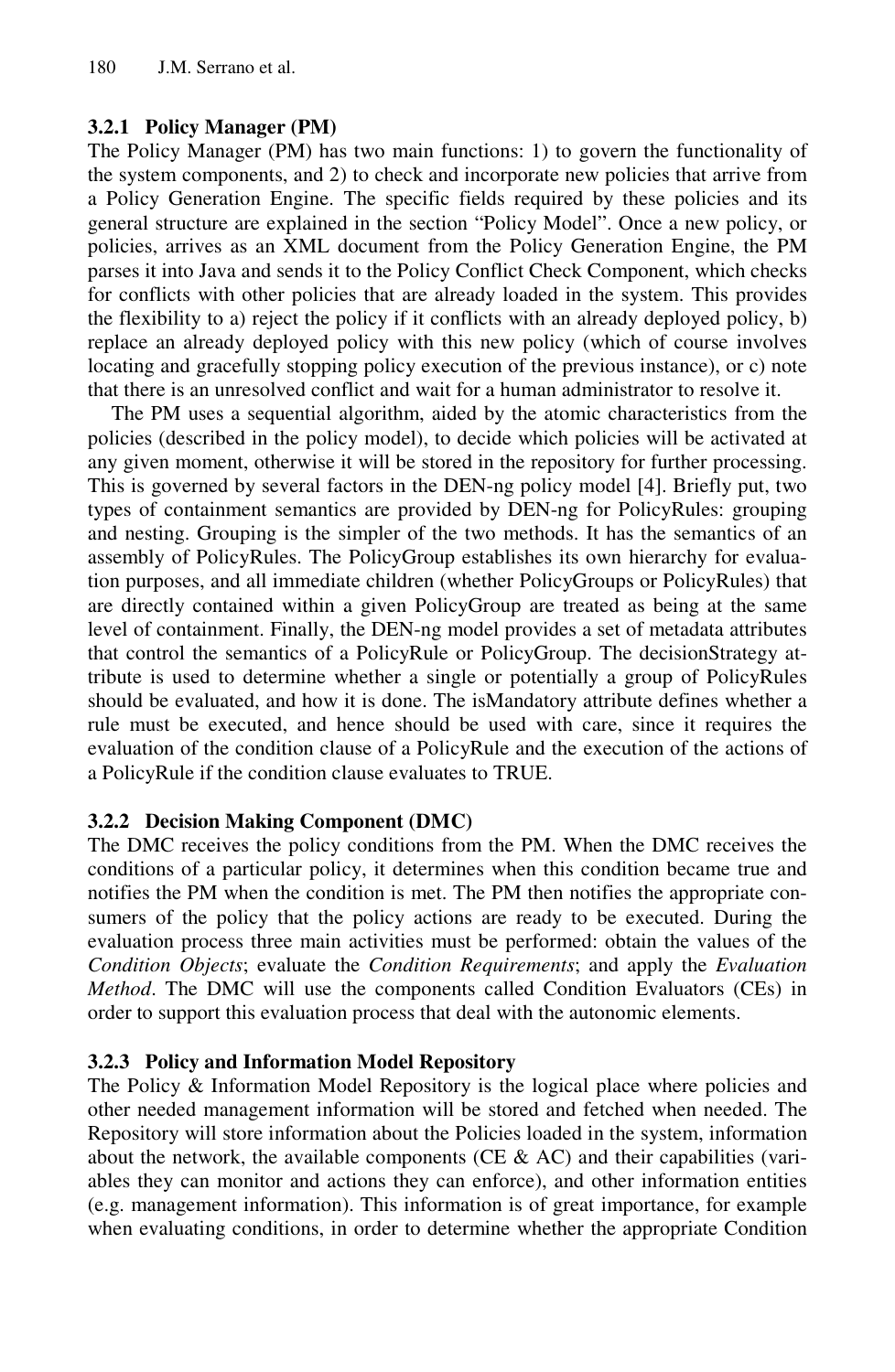Evaluators are already installed or not to monitor appropriate variables. The Policy Definition System will have to be aware of the different Action Consumer and Condition Evaluator components, as well as the different actions and conditions they are able to enforce and evaluate, in order to effectively use and activate Management Policies.

## **3.2.4 Policy Conflict Resolution (PCR)**

The Policy Conflict Resolution component (PCR) has the responsibility of maintaining the overall consistency of the system. One example of inconsistency would be that two policies require opposite actions when the same conditions are met. The functionality of the PCR is to detect these situations and only accept new policies when they do not introduce inconsistencies into the system. The algorithms required to detect inconsistencies are not straightforward, and an active area of ongoing research. For this reason the implementation of this component is not yet done, and the component has been mentioned only for completeness.

#### **3.2.5 Action Consumers (AC)**

The Action Consumers (ACs) are the components for enforcing the policy actions after the request of the PM. The PM will send to the appropriate Action Consumer the action to be enforced and the initial parameters (if needed) to be used in order to do that. The AC will return the results of the enforcement, showing if the action has been successfully enforced. The ACs should be dynamically installed when they are needed. To support this feature, it is necessary that the code(s) of the ACs are stored in one (or more) Code Storage Points, playing the role of a Management Code Repository. An example of one API for these components is given below:

 public class CodeInstallerInterface { public CodeInstallerInterface(); public boolean InstallCode(String CodeId, URL[] URLList, int NoCopies, int Level, String[] PotentialExecPoints); public URL[] GetOptimalURLOfCode(String CodeId, InetAddress DINANodeIPAddr); public boolean RemoveCode(String CodeId); }

## **3.2.6 Condition Evaluators (CE)**

The CEs are software components that can be installed in different parts of the network or network components. They interact with the appropriate autonomic elements to get the values required by a given condition. The CEs perform monitoring and requirement evaluation activities, and can be responsible for evaluating requirements (apply Condition Requirements) if all the events or variables (Condition Objects) needed to evaluate the requirements are obtained. The Condition Object is a PolicyStatement [4] that has the generic form {variable operator value}. DEN-ng enables variables and values to be modeled as classes to facilitate reuse; runtime substitution (e.g., with a literal) is also supported. An example of one API for these components is given as follows:

 public class userPositionController { public userPositionController (); public int userPosition(String userID, String X, String Y, String Z, String [] arg); public int userPosition(String userID, String X, String Y, String Z, String mapReference, String [] arg); public int sendMessageToService(String user ID, String X, String Y, String Z, String msg); public int sendMessageToService(String userID, String X, String Y, String Z, String mapReference, String msg); }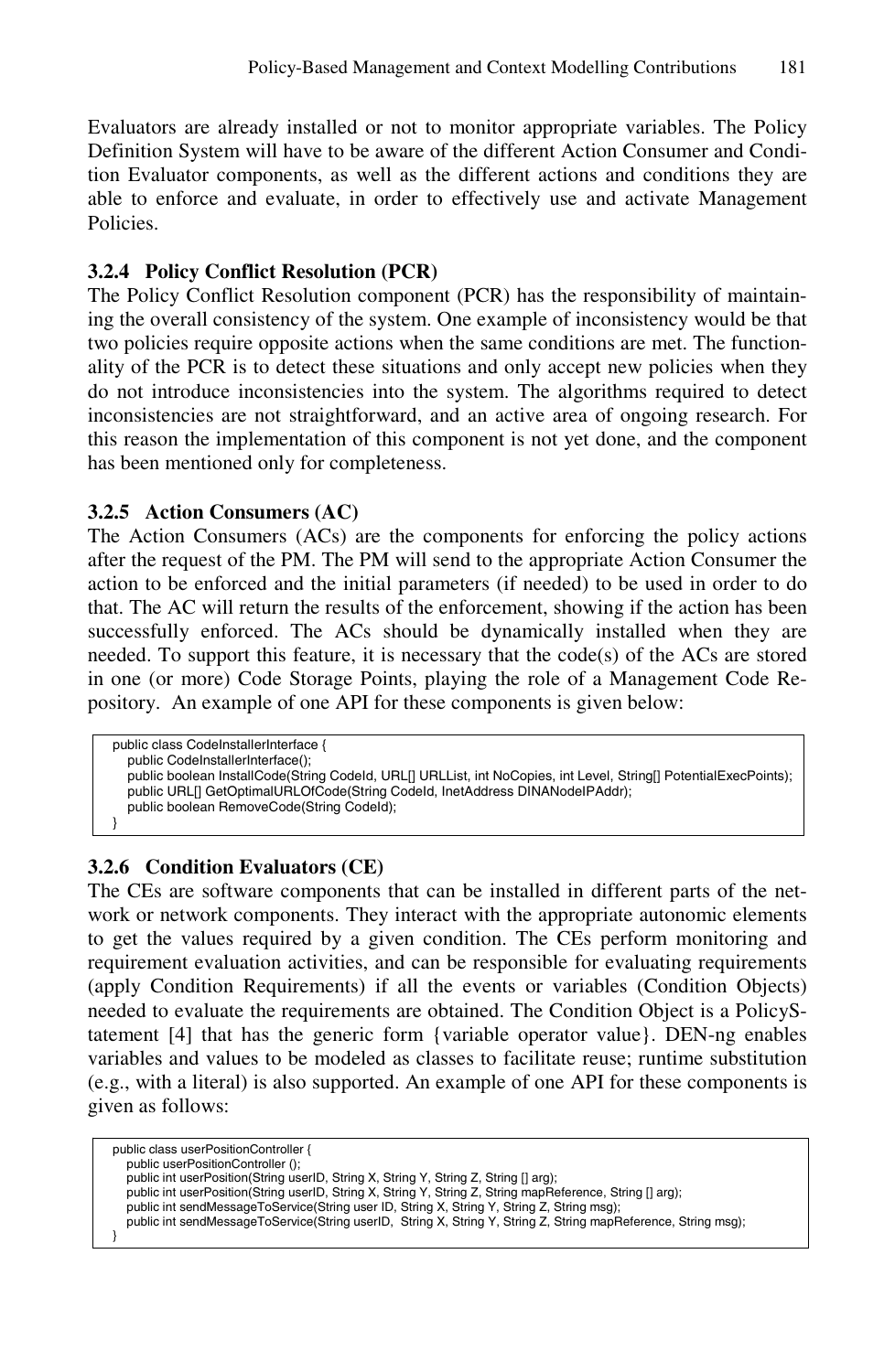## **4 Policy Model**

The policies are structured hierarchically, in terms of Policy Sets, which can be either PolicyRules or Policy Groups. The Policy Groups can contain PolicyRules and/or other Policy Groups. This is enabled through the use of the composite pattern for defining a PolicySet, and is shown in Fig. 5. That is, a PolicySet is defined as either a PolicyGroup or a PolicyRule. The aggregation HasPolicySets means that a Policy-Group can contain zero or more PolicySets, which in turn means that a PolicyGroup can contain a PolicyGroup and/or a PolicyRule. In this way, hierarchies of Policy-Groups can be defined.

The order of execution of PolicyRules and PolicyGroups depends on the structure of the hierarchy (e.g., grouped and/or nested) and is controlled by the set of metadata attributes defined in Section 0. The high level description of policies follows the following format:



**Fig. 5.** The Composite Pattern Applied to the Defintion of PolicySets

#### **WHEN an event\_clause is received that triggers a condition\_clause evaluation IF a condition\_clause evaluates to TRUE, subject to the evaluation strategy THEN execute one or more actions, subject to the rule execution strategy**

The above has the following semantics. Policies are not evaluated until an event that triggers their evaluation is processed. Note that the event does not have to be actively sent to the autonomic system by a network component (e.g. as in an SNMP alarm) – passive events, such as the passing of time, can also be included. The Service Management Policies control just the service lifecycle, never the logic of the service. In this way, Service Management policies are used by the PBSM components of the system to define the Code Distribution and Code Maintenance of the service as well as the Service Invocation, Service Execution and Service Assurance processes. Coming from the general requirements associated to the Service Management layer, we have defined five types of policies covering the service lifecycle. These five policy types are structured around an information model whose most representative part is shown in Fig. 6.



**Fig. 6.** Policy Information Model Hierarchy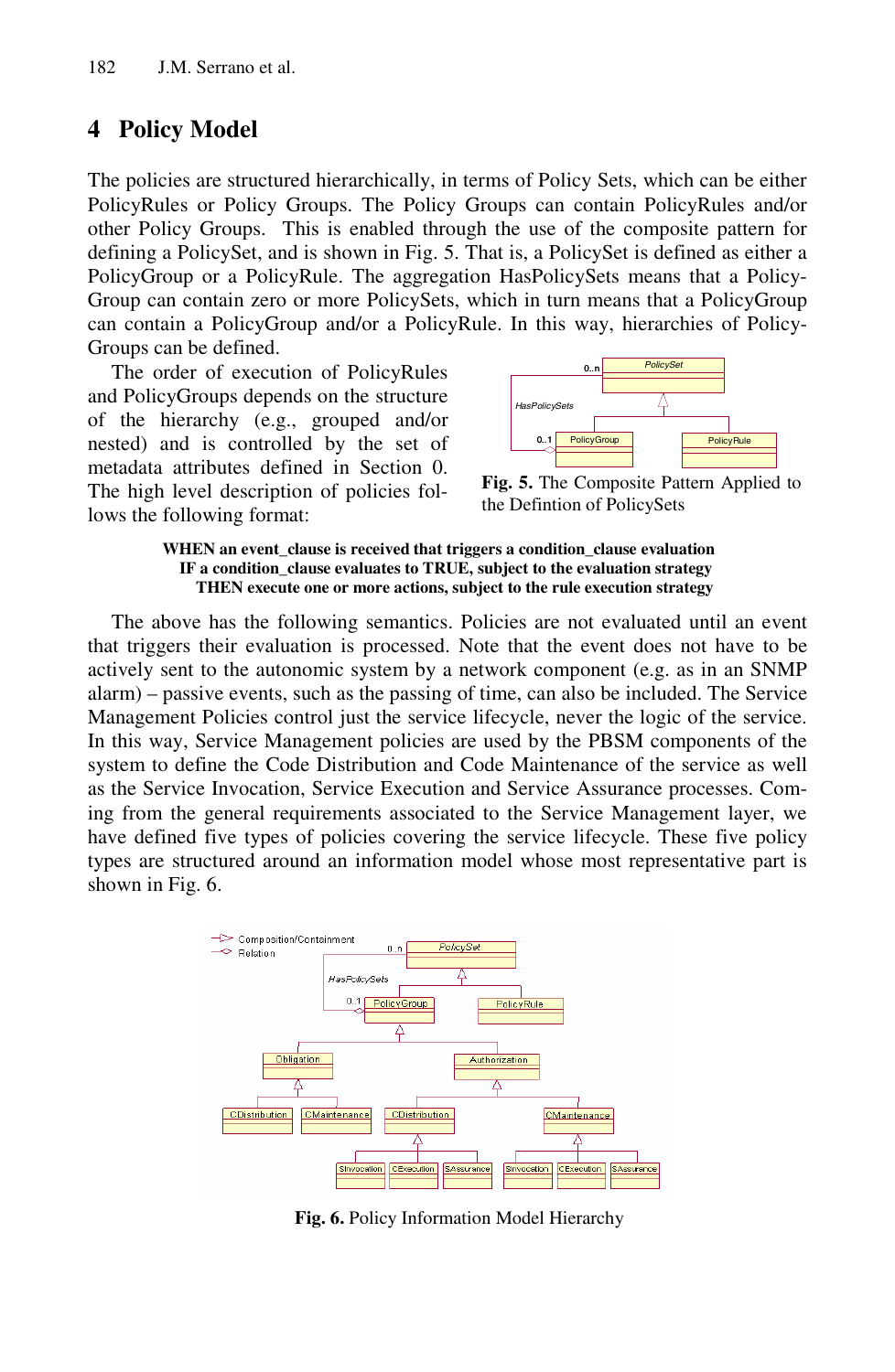We have extended the above model by adding the new concept *atomicity* of a PolicyGroup or PolicyRule. If the first PolicyRule or PolicyGroup is labeled as Atomic, then the second PolicyRule or PolicyGroup will be activated only if the first one has been previously enforced. If it is not then the second Policy can be activated simultaneously with the first one. Note that if a PolicyGroup is labelled as Atomic, then all the Policies contained have to be previously enforced before *any* Policies of the second PolicyGroup can be activated. The different Policy Groups inside a Policy Set or inside other Policy Groups are also ordered with a sequence number. The first Policy Group in the sequence will be processed first, then the next, and so forth.

## **4.1 Service Code Distribution**

This step takes place immediately after the service creation and customisation. It consists of storing the service code in specific storage points. Policies controlling this phase are *CDistribution Policies*. The mechanism controlling the code distribution will determine in which storage points the code is to be stored. The enforcement will be carried out by the Code Distribution Action Consumer. A high level example of this type of policies is presented:

"**If** (customised service B code is received) then (configure distribution of service B code and optimum Storage Point selection parameters)"

## **4.2 Service Code Maintenance**

Once the code is distributed, it must be maintained in order to support updates and new versions. For this task, we have the *CMaintenance Policies*. These policies control the maintenance activities carried out by the system on the code of specific services. A typical trigger for these policies could be the creation of a new code version or the usage of a service by the consumer. The actions include code removal, update and redistribution. These policies will be enforced by the Code Distribution Action Consumer. Three high level examples of this type of policies are shown here:

```
"If (new version of customised service B code) 
   then (remove old code version of service B from Storage Points) & (distribute new service B code)" 

"If (customised service B code expiration date has been reached) 
   then (deactivate execution polices for service B) & (remove code of service B from Storage Points)" 
"If (The invocation's number for service B is very high) 
   then (distribute more service B code replicas to new Storage Points)"
```
## **4.3 Service Invocation**

The service invocation is controlled by *SInvocation Policies.* The Service Invocation Condition Evaluator detects specific triggers produced by the service consumers. These triggers also contain the necessary information that the policy is going to evaluate in order to determine the associated actions such as addressing a specific code repository and/or sending the code to specific execution environments in the network. The policy enforcement takes place in the Code Execution Controller Action Consumer. A high level example of this type of policies is presented: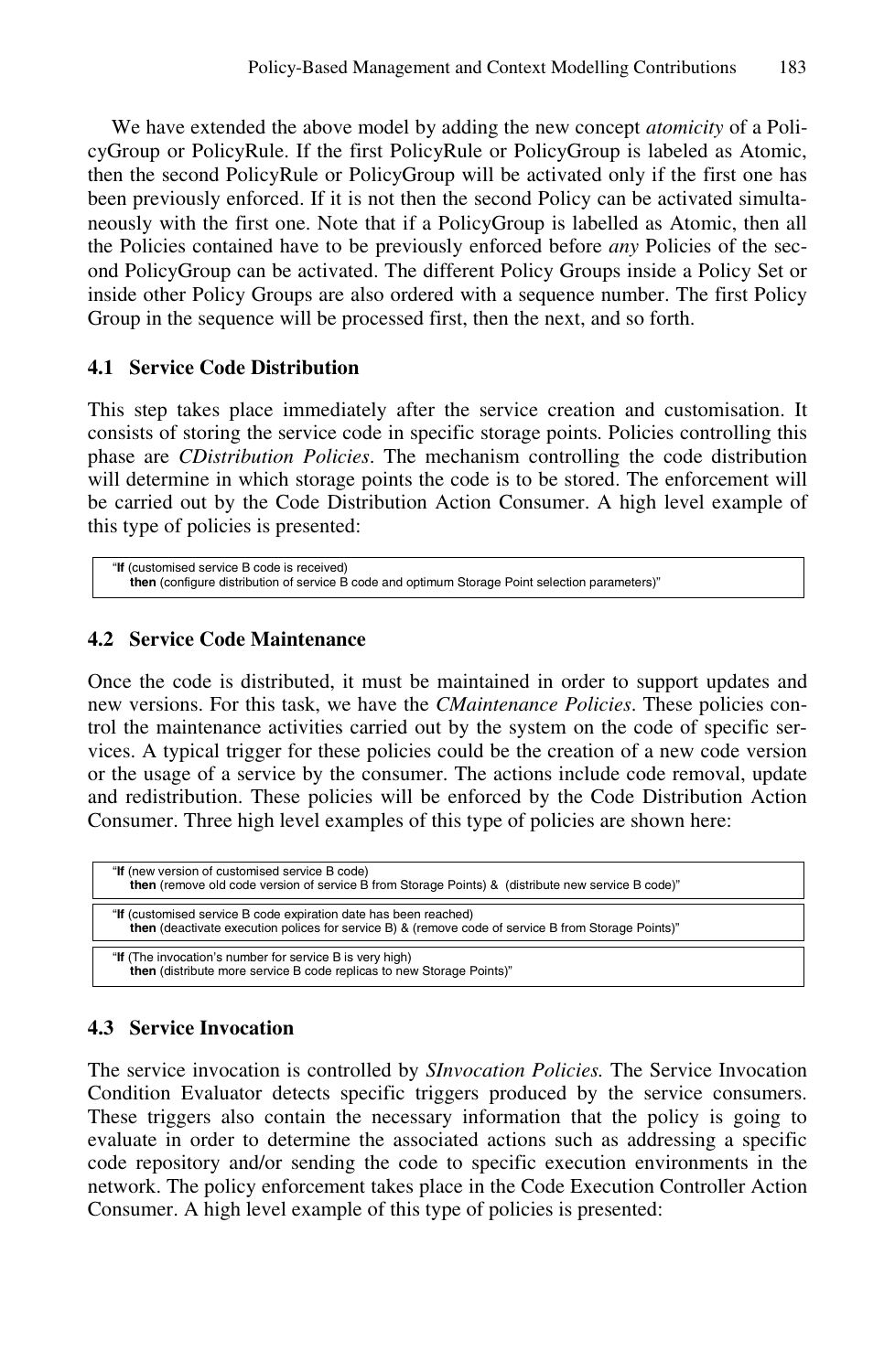```
"If (invocation event X is received) 
   then (customised service B must be downloaded to the specific IP address) "
```
## **4.4 Code Execution**

*CExecution Policies* will drive how the service code is executed. This means that the decision about where to execute the service code is based on one or more factors (e.g., using performance data monitored from different network nodes, or based on one or more context parameters, such as location or user identity). Service Assurance Action Consumers are entrusted to evaluate such network conditions and the enforcement will be the responsibility of the Code Execution Controller Action Consumer. A high level example of this type of policies is presented:

"**If** (invocation event X is received) **then** (customised service B must be executed)"

#### **4.5 Service Assurance**

This phase is under the control of *SAssurance Policies, which* are intended to specify the system behaviour under service quality violations. Rule conditions are evaluated by the Service Assurance Condition Evaluator. These policies include preventive or proactive actions, which will be enforced by the Service Assurance Action Consumer. Two high level examples of this type of policies are presented:

```
"If (customised service B is running) 
  then (configure assurance parameters for service B) & (configure local assurance variables)" 
"If (level=2)&(parameterA>X) then (Action M)" 
"If (level=2)&(parameterB>Y) then (Action N)" 
"If (level=2)&(parameterC<Z) then (level=1)&(Action K)"
```
The proposed PBSM framework does not assume a 'static' information model (i.e., a particular, well defined vocabulary that does not change) for expressing policies. In contrast, our proposed framework can process policies that can be defined dynamically (e.g., new variable classes can be defined at run-time). The essence of our framework approach is to associate the information expressing policy structure, conditions and actions with information coming from the external environment. Specifically, the externally provided information can either match pre-defined schema elements or, more importantly, can extend these schema elements. The extension requires machine-based reasoning to determine the semantics and relationships between the new data and the previously modelled data. This is new work, an overview of which is in [1], and is beyond the scope of this paper. Information consistency and completeness is guaranteed by a policy-definition system, which is assumed to reside outside the proposed framework (the service creation and customisation systems in the Context system).

By supporting dynamically defined policies, we achieve the flexibility of policybased management. We think that this feature is indeed a requirement of the design of the overall Context system (for achieving rapid context-aware service introduction and automated provisioning) and that it is supported by our approach.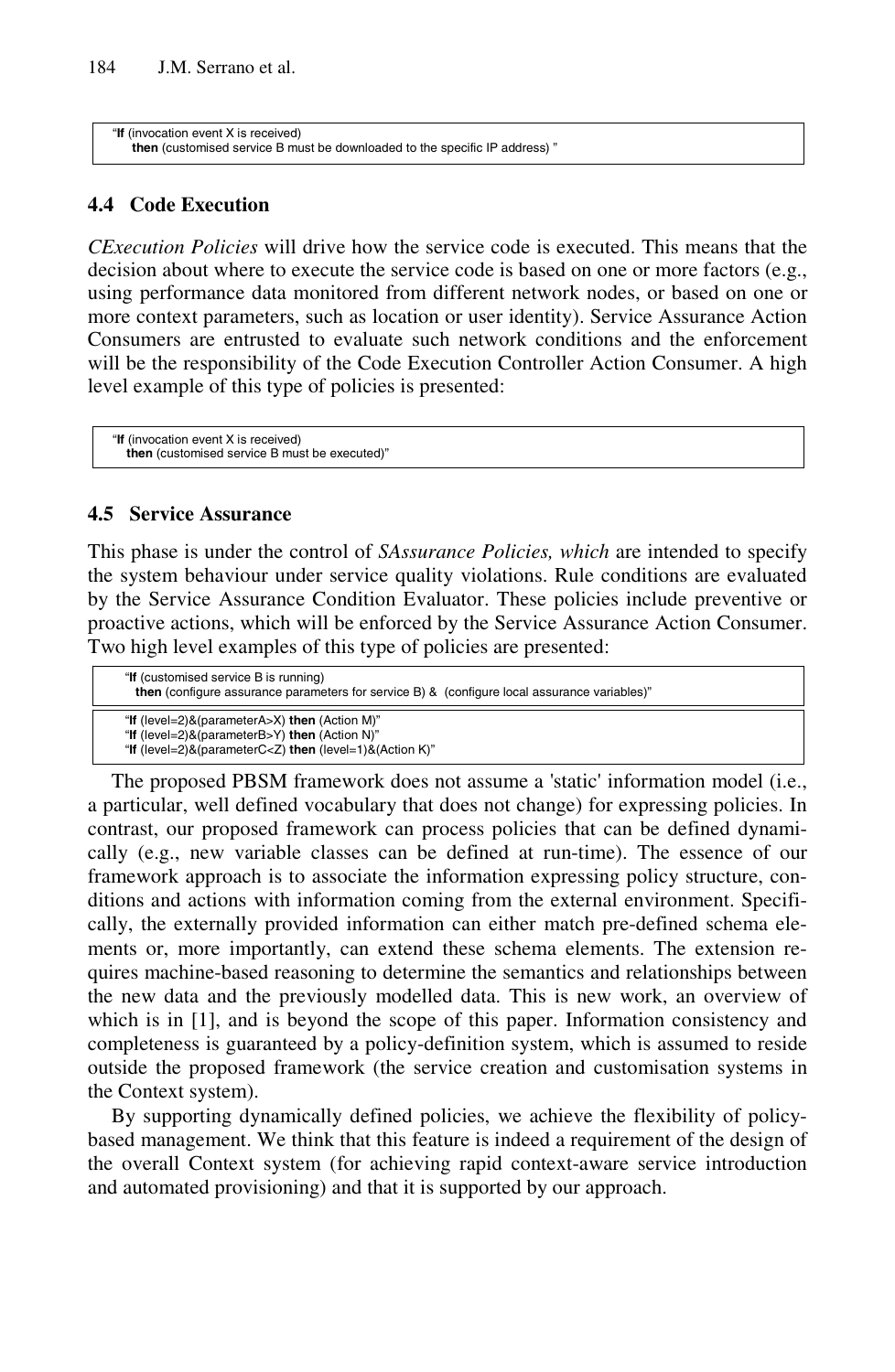## **5 Validation and Results**

Many applications that are currently being developed that require (or would benefit from) autonomic computing systems follow the premise of optimising the support for user-oriented services. Our framework is uniquely positioned to do this task efficiently and effectively, since it is *contextually aware* of changes to the environment and/or user. More important, it provides a means for reacting to context changes in a predictable and scalable manner through policy based management. Notably, this avoids requiring the use of skilled resources for simple, manually intensive operations. The automation that these kinds of architectures provide is critical for meeting the requirements of next generation services.

As an example application of this PBSM framework, we have been using a set of scenarios in which the main factor is the non-intervention of specialised network managers. Once the service has been created, the main idea is that the user interacts with the system in a direct way, and the network operator now has a much simpler and reduced role – to function mainly as a simple authoring entity, and/or an entity that allows the operation. Only occasionally will the network operator have to intervene and define new policies to take direct hard control of the system.

Let's imagine services that need to be deployed on the fly (e.g., services that are pre-defined but that will be deployed when the user signs in to the system or after a certain period of time). Such services can be functions that execute when the user logs in, a video conference or the downloading of multimedia content that starts on demand. Furthermore the services need to be assigned the appropriate quality of service, depending on the type of user as well as user-centric context-sensitive attributes (e.g., this is a user that has just purchased a new service, or this is an established gold user). These scenarios inherently require technological support based on policy that allows them to react in a specific manner based on the specific context.

Using Policies to manage a communication system requires more computer resources than systems that are not policy-based. Fig. 7 shows the CPU usage  $(\%)$  and Memory usage (MBytes) versus the number of policies associated to a given service. We can observe that the CPU usage decreases with the replication of the service invocation rate. This means that the CPU usage decreases when the number of



**Fig. 7.** CPU-Memory usage vs. Policy Allocation Rate

services (users of policy) increases, while the Memory usage increases due to the number of services (policies used to support services) being used. This occurs in all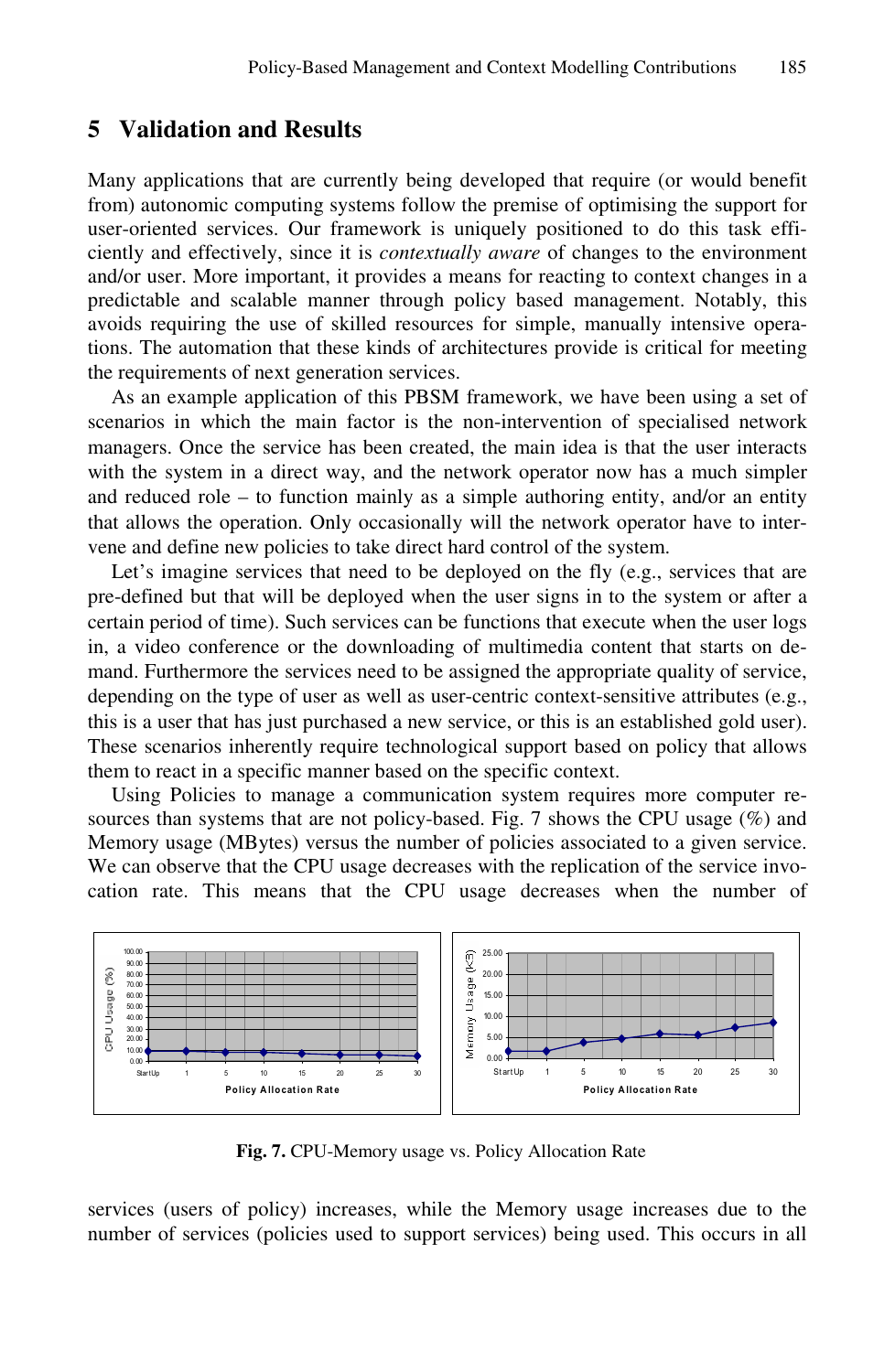systems (even those without a policy-based paradigm). This feature is important when we try to design a scalable system with CPU limitations. In this scenario, the advantages in using a policy-based management system outweigh the benefit of requiring less computer resources, as provided by those that do not use policy.

The performance study was made using a PC with the following characteristics: Processor Intel Pentium 4 at 2.00 GHz. AT/At Compatible with 785 KB of RAM and supported by Microsoft Windows 2000 5.00.2195 with Service Pack 4; JRE 1.4.2\_06 from Sun. and the AppPerfect DevSuite 5.0.1 - AppPerfect Java Profiler [20]

## **6 Conclusions**

The main benefits from using policies for managing services are improved scalability and flexibility for the management of the systems; this also simplifies the management tasks that need to be performed. These scalability and simplification improvements are obtained by providing higher level abstractions to the administrators, and using policies to coordinate and automate tasks.

Policies make automation easier, as well as enable service management tasks to take into account any customisation of the service, made by either the consumer or the Service Provider. We have used the DEN-ng policy model due to its use of patterns, roles, and additional functionality not present in other models (e.g., its support of finite state machines). The extension of service management functionality to act *on demand* is an important property supported by using policy-based service management systems. We extend the current state-of-the-art in this area in two important ways. 1) We use the novel combination of policy management and context to describe changes to service management functionality and, more importantly, how to respond to these changes. 2) We have built a componentised, inherently scalable architecture for managing services. This architecture has then been linked into a larger autonomic architecture that uses the combination of information models, data models, ontologies, and machine-based learning and reasoning to achieve autonomic behaviour. Significantly, the Autonomic Manger of this architecture, and hence each of the components that it governs, are controlled by our Policy Manager.

The policy-based service management framework approach proposed emerges as a tool to solve some of the autonomic systems requirements in the line of the services management. This framework approach has been conceived to provide an innovative managing tool for next generation services and interact with autonomic systems.

## **Acknowledgments**

This work is being extended and refers partially to the activities done in the framework of the IST-CONTEXT project, a two and a half years research and development project, partially funded by the European Commission. Thank you very much also to all the collaborators that helped in the realisation of this paper.